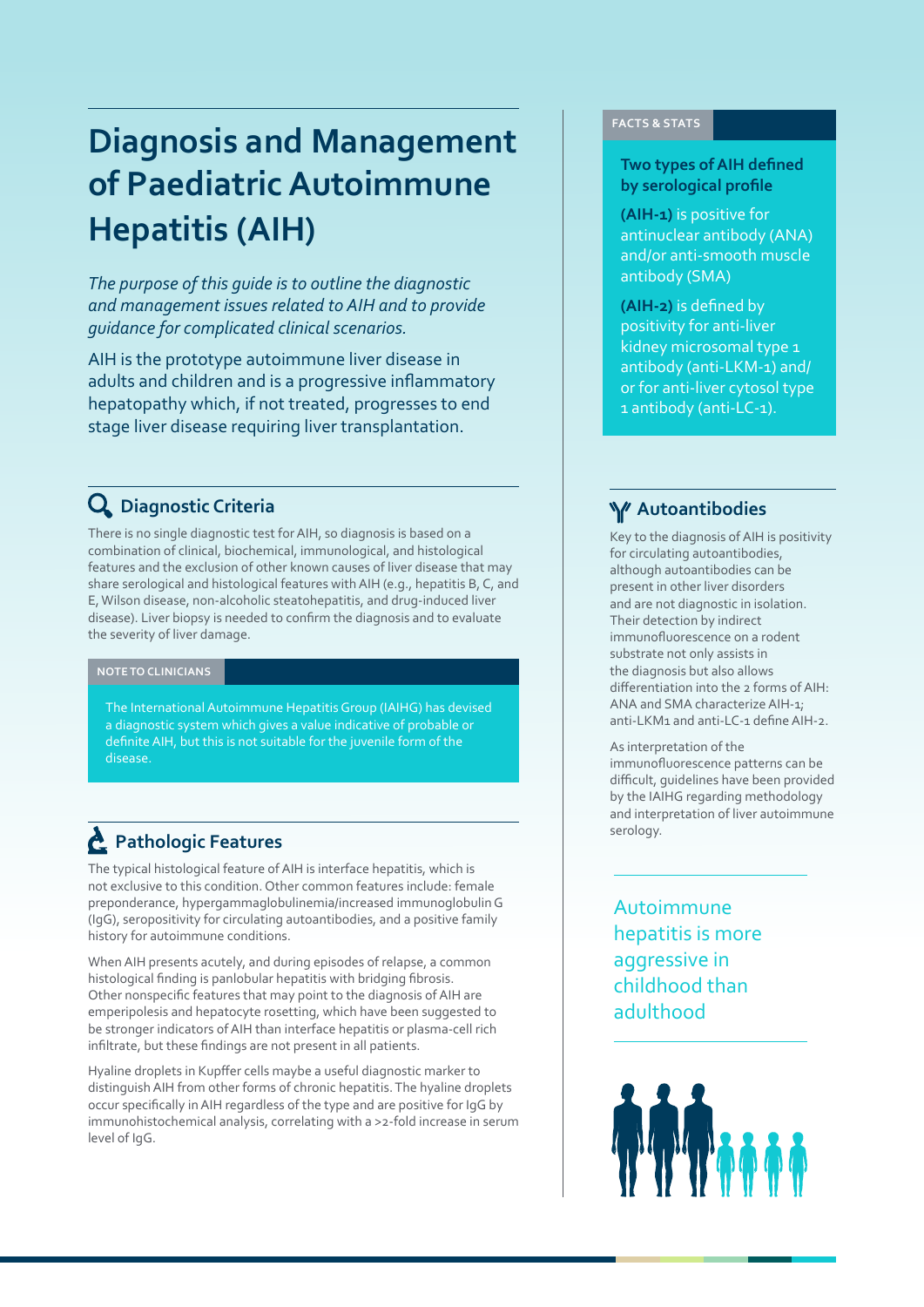### **Figure 1.**

**Flow chart for treatment decision making in children with autoimmune liver disease**



**\*Second and third-line treatments to be decided and monitored only in specialised pediatric hepatology centers. (modified from (62).**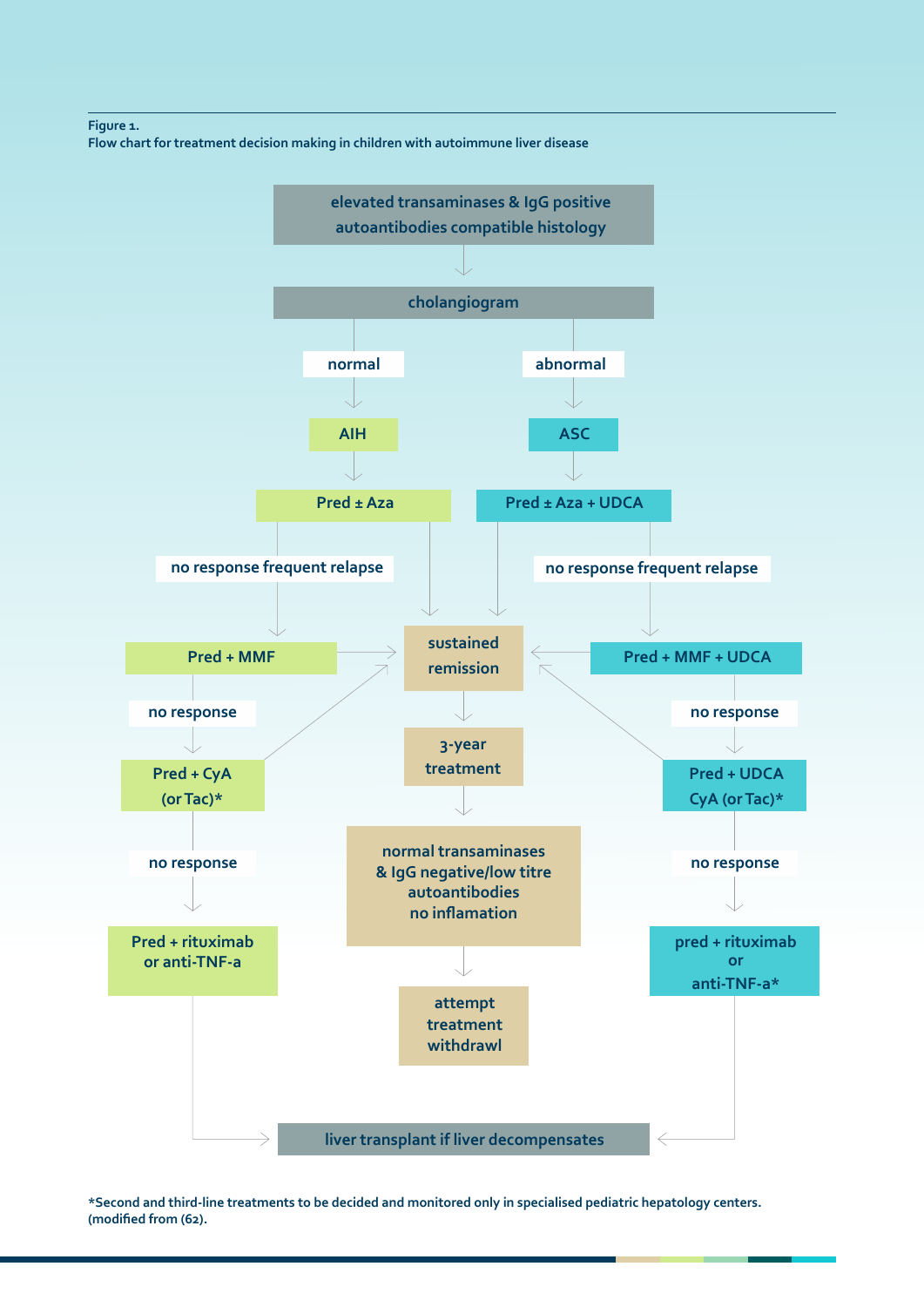## **E** Clinical Features of AIH

Clinical presentations include:

- 1. Acute onset resembling that of viral hepatitis, with nonspecific symptoms of malaise, nausea/vomiting, anorexia, joint and abdominal pain, followed by jaundice, dark urine, and pale stools (40%–50% of patients with AIH-1 or AIH-2)
- 2. Acute liver failure (ALF) with grade II to IV hepatic encephalopathy developing 2 weeks to 2 months after the onset of symptoms (~3% of patients with AIH-1 and ~25% of patients with AIH-2)
- 3. Insidious onset, characterized by nonspecific symptoms (progressive fatigue, relapsing jaundice, amenorrhea, headache, anorexia, joint and abdominal pain, diarrhoea, weight loss) lasting from 6 months to a few years before diagnosis (~40% of patients with AIH-1 and ~25% of patients with AIH-2)
- 4. Complications of cirrhosis and portal hypertension (haematemesis from oesophageal/gastric varices, bleeding diathesis, splenomegaly), without previous history of jaundice or liver disease (~10 of both AIH types).
- 5. Incidental finding of raised hepatic aminotransferases, without any symptoms or signs (rare in large series, but real prevalence unknown)

### **NOTE TO CLINICIANS**

AIH disease should be suspected and excluded in all children presenting with symptoms and signs of prolonged or severe liver disease. AIH should always be suspected when known causes of acute hepatitis are excluded.

### **Disease Severity and Associated Conditions**

Severity of disease is similar in the 2 AIH types. AIH-2, however, has a higher tendency to present as ALF and is more refractory to eventual treatment withdrawal.

In both types, a family history of autoimmune disease is frequent (40%) and approximately 20% of patients have associated autoimmune disorders either present at diagnosis or developing during follow-up, including thyroiditis, inflammatory bowel disease (IBD), haemolytic anemia, vitiligo, coeliac disease, insulin-dependent diabetes, Behcet disease, Sjögren syndrome, glomerulonephritis, idiopathic thrombocytopenia, urticaria pigmentosa, hypoparathyroidism, and Addison disease (mainly in AIH-2).

AIH-2 responsive to immunosuppressive treatment can be part of the autoimmune polyendocrinopathy-candidiasis-ectodermal dystrophy syndrome, an autosomal recessive genetic disorder (APECED) characterized by the triad of chronic mucocutaneous candidiasis, hypoparathyroidism, and Addison disease, in which AIH-2 is present in approximately 20% to 30% of cases.

Patients with AIH and coeliac disease have been reported to achieve treatment-free sustained remission in a significantly higher proportion of cases, when compared with patients with AIH without coeliac disease, suggesting a possible long-term adjuvant effect of the gluten-free diet.

## **FACTS & STATS**

75% of patients with either type of AIH are female

AIH has been recently reported in a range of diverse populations

Although most adult patients with AIH-1 have a chronic disease course with nonspecific symptoms such as fatigue, nausea, abdominal pain, and arthralgia, in children and adolescents, AIH could have a more aggressive phenotype.

IgG are usually raised at onset in both types, although 15% of children with AIH-1 and 25% of those with AIH-2 have levels within the normal range, particularly when the disease presents acutely.

AIH-2 affects mainly children and young adults and is rare in adults

In paediatrics, AIH-1 accounts for at least twothirds of the cases and presents usually during adolescence, whereas AIH-2 could present at a younger age, including during infancy.

Partial IgA deficiency is common in AIH-2, affecting approximately 40% of patients